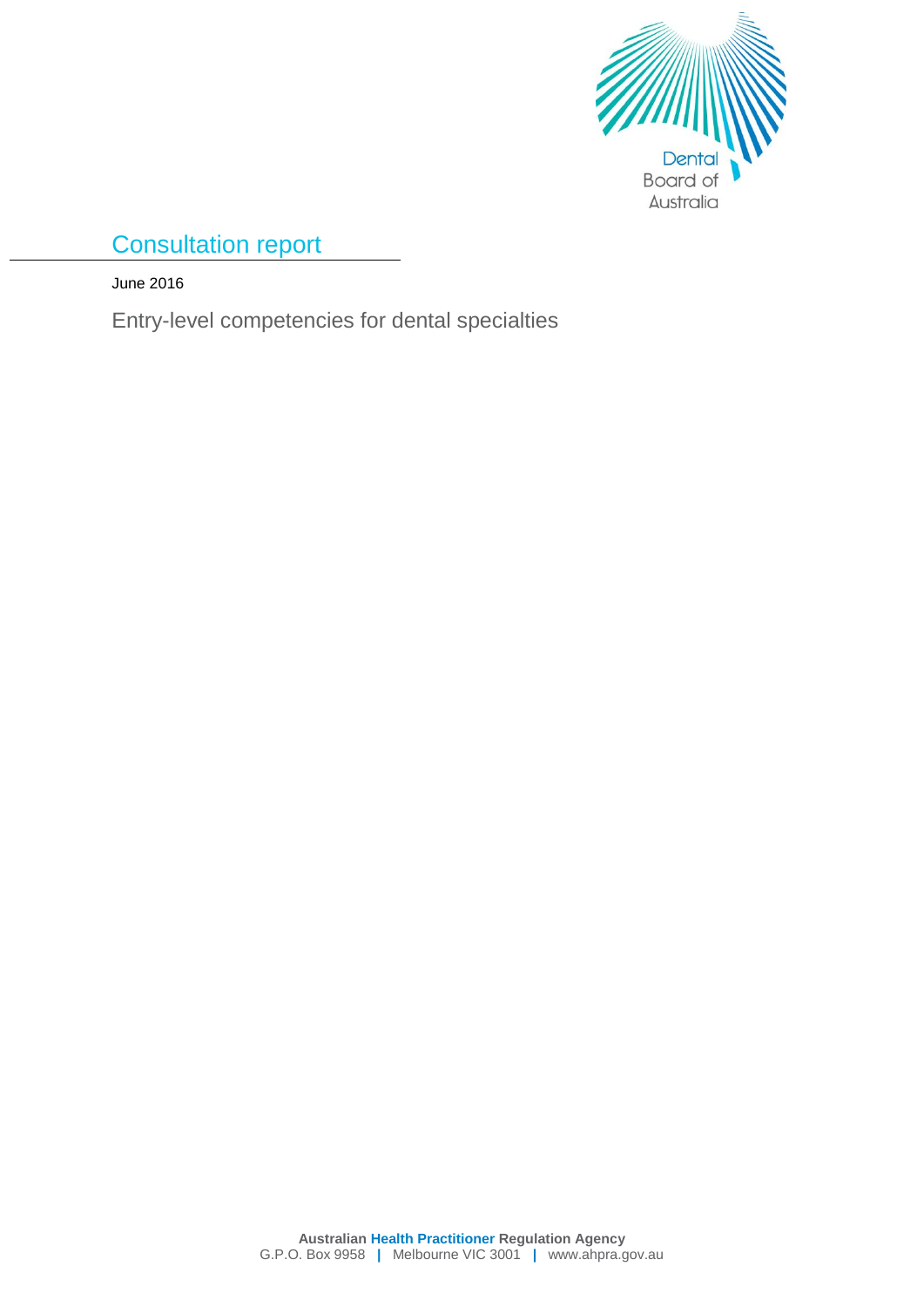#### **Summary**

The Dental Board of Australia (the Board) in partnership with the Dental Council (New Zealand) (the Council) have developed entry-level competencies for dental specialities (the competencies).

The Trans-Tasman Mutual Recognition Act ('the TTMR Act') provides that a person who is registered in New Zealand for an occupation is entitled to be registered in the 'equivalent occupation' in Australia. This means that a practitioner who is registered with the Council as a dental specialist and holds a current annual practising certificate for this specialty is entitled to registration with the Board if that specialty exists in Australia.

It is important that where possible, standards and requirements for registration are consistent. This is why the Board and the Council worked together on this project.

The Board is publishing this report to provide a summary of the consultation process carried out to develop the *Entry-level competencies for dental specialties*.

This report:

- identifies key themes from the submissions received
- provides a brief summary of responses to each of the questions posed in the consultation paper
- gives a summary of changes in the final, approved version, and
- sets out the proposed next steps.

The Board developed the competencies to:

- describe the entry-level of competency for dental specialist registration, and
- to enable the consistent and transparent assessment of specialist registration applications from overseas-trained dental specialists.

The [public consultation document](http://www.dentalboard.gov.au/News/Past-Consultations.aspx) provides more detail on the project.

An Expert Reference Group (ERGS) was established to make sure professional input and advice was available throughout the project. The ERGS included representatives of the Board and its registration and notification committees, dental specialist academics, the dental profession, and from the Council. The ERGS was not designed to individually represent each dental specialty. The Australian Health Practitioner Regulation Agency (AHPRA) supported the project.

We met with key stakeholders on multiple occasions throughout the development and in the lead up to public consultation. Stakeholders included universities, dental specialist academies, and colleges across Australia and New Zealand.

The competencies were developed in phases to make sure the drafts were tested for clarity and relevance, so the need for the competencies was understood. These phases allowed key stakeholders sufficient time to contribute to drafts and provide constructive feedback.

As well as the targeted stakeholder engagement, the Board released the competencies for public consultation. Submissions were invited over a ten-week period from November 2015 to February 2016. A total of 22 responses were received. Those we have permission to publish are published [here.](http://www.dentalboard.gov.au/News/Past-Consultations.aspx)

The final competencies are published on the [Board's website.](http://www.dentalboard.gov.au/Registration/Specialist-Registration/Specialist-competencies.aspx)

The Board works on a range of issues associated with the registration pathways for overseas-trained dental specialists.

The competencies provide a framework to support this work including:

- the implementation of a new process to assess overseas qualified specialists
- a review of the current specialist registration standard, and

Consultation report: Entry-level competencies for dental specialties **Page 2 of 7** Page 2 of 7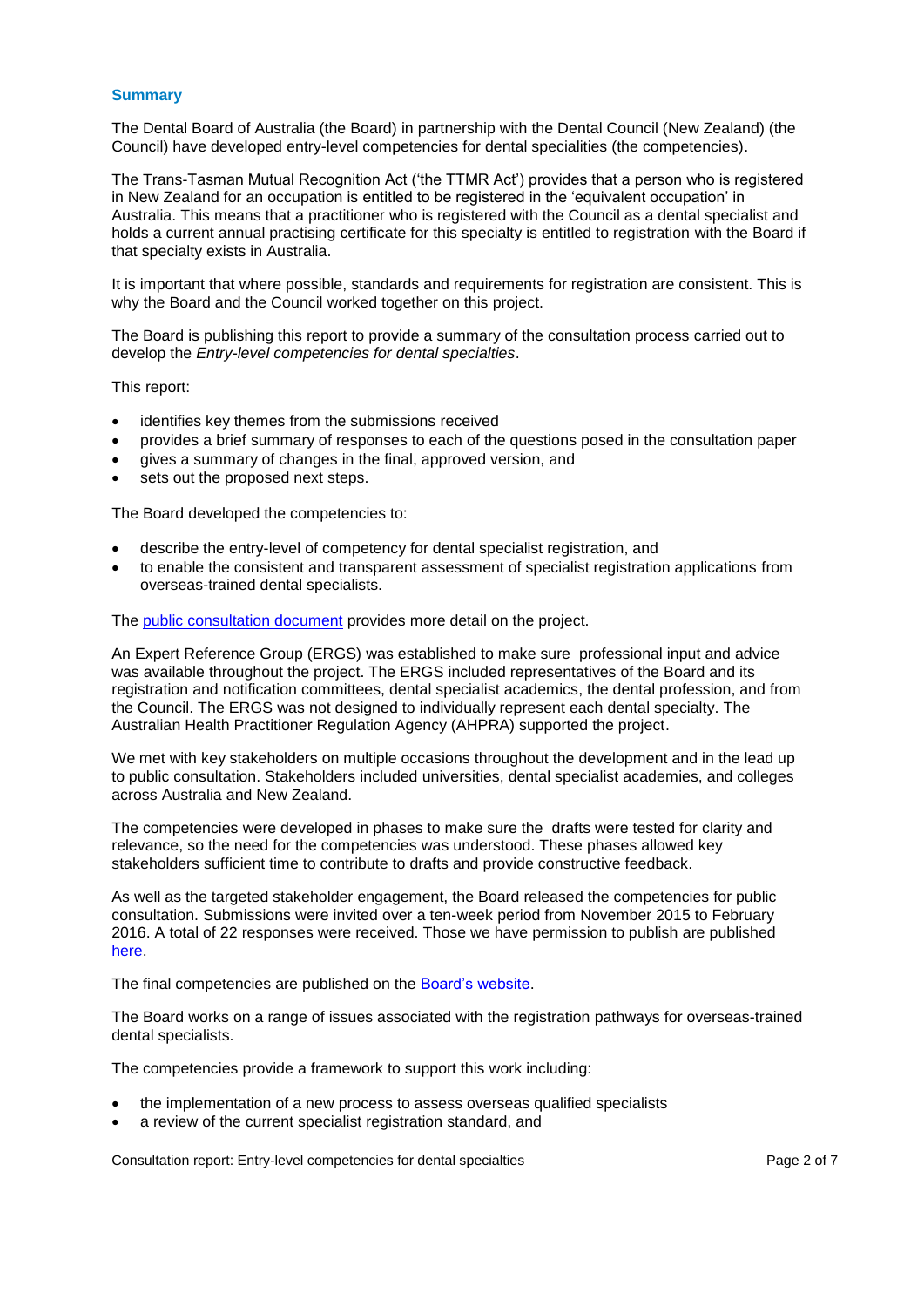exploring the feasibility of an outcome-based assessment model for overseas-trained dental specialists.

The Board would like to thank all those who contributed to the project and provided valuable feedback during the phased development and consultation process.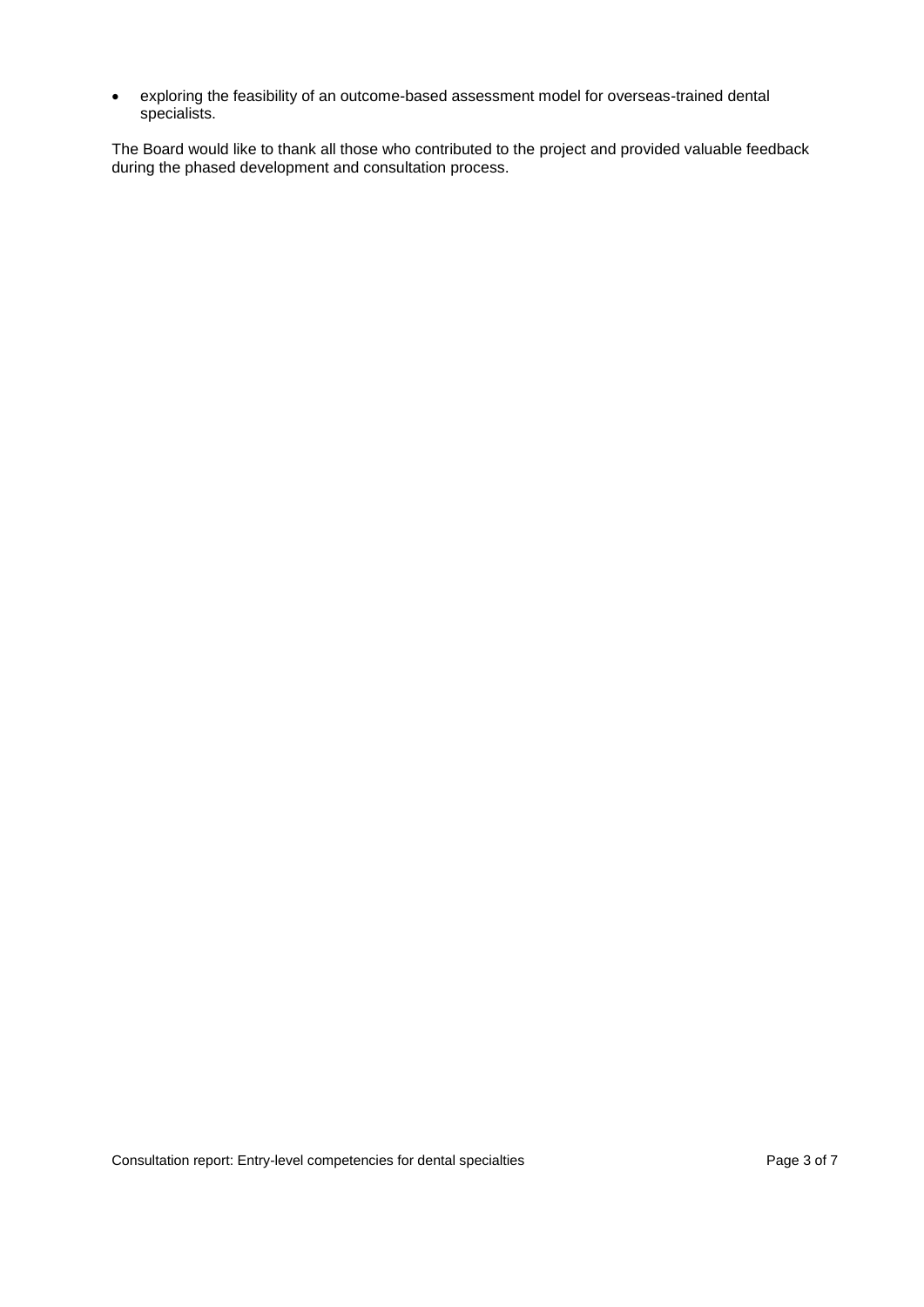# **1. Introduction**

The assessment of applications for specialist registration by the Board is done in accordance with the Health Practitioner Regulation National Law, as in force in each state and territory (the National Law). For further background please see the [public consultation document](http://www.dentalboard.gov.au/News/Past-Consultations.aspx) and other information published on the [Board website.](http://www.dentalboard.gov.au/Registration/Specialist-Registration/Specialist-competencies.aspx)

#### **2. Dental specialist education**

The majority of dental specialists are trained in the university sector at a post-graduate level. All specialist training is in the university sector is in New Zealand.

There are no current approved programs of study for the following specialties:

- forensic odontology
- oral surgery, and
- public health dentistry.

The specialty oral and maxillofacial surgery is an approved specialty for the Medical Board of Australia and the Dental Board of Australia. These specialists hold qualifications in medicine and dentistry. The single approved program of study for this specialty is provided by the Royal Australasian College of Dental Surgeons (RACDS).

#### **3. Why did we develop the competencies?**

There is no current detailed policy assessment framework that provides clear, consistent and transparent assessment of applications for specialist registration when an applicant has not completed their training in Australia or New Zealand.

The Board developed the competencies to:

- describe the entry-level of competency for dental specialist registration with the Board and the Council, and
- to enable the consistent, efficient, and transparent assessment of specialist registration applications from overseas-trained dental specialists.

The TTMR Act provides that a person who is registered in New Zealand for an occupation is entitled to be registered in the 'equivalent occupation' in Australia. This means that a practitioner who is registered with the Council as a dental specialist and holds a current annual practising certificate for this specialty is entitled to registration with the Board if that specialty exists in Australia. Further information on the application for registration under TTMR is available on the [Board's website.](http://www.dentalboard.gov.au/Registration/Specialist-Registration.aspx)

It is important that where possible, standards and requirements for registration are consistent. This is why the Board and the Council worked together on this project.

#### **4. The consultation process**

The National Law states that National Boards need to carry out wide-ranging consultation on the content of any proposed registration standard, code or guideline. Though the competencies are not defined as a standard, code or guideline it was critical that the Board still consulted widely to get key stakeholder input into the content. The consultation also allowed the Board to work with stakeholders to help them understand the need for the competencies, and how the Board and Council will use them.

In the development of the competencies the Board followed the agreed process set out in the [Consultation process for National Boards.](http://www.ahpra.gov.au/Publications/Procedures.aspx) The consultation paper included an assessment of the proposed standard against the COAG principles for best-practice regulation.

The Board engaged with education providers as well as dental specialist academies and colleges to draft the competencies. Before public consultation we engaged with targeted stakeholders in a

Consultation report: Entry-level competencies for dental specialties **Page 4 of 7** Page 4 of 7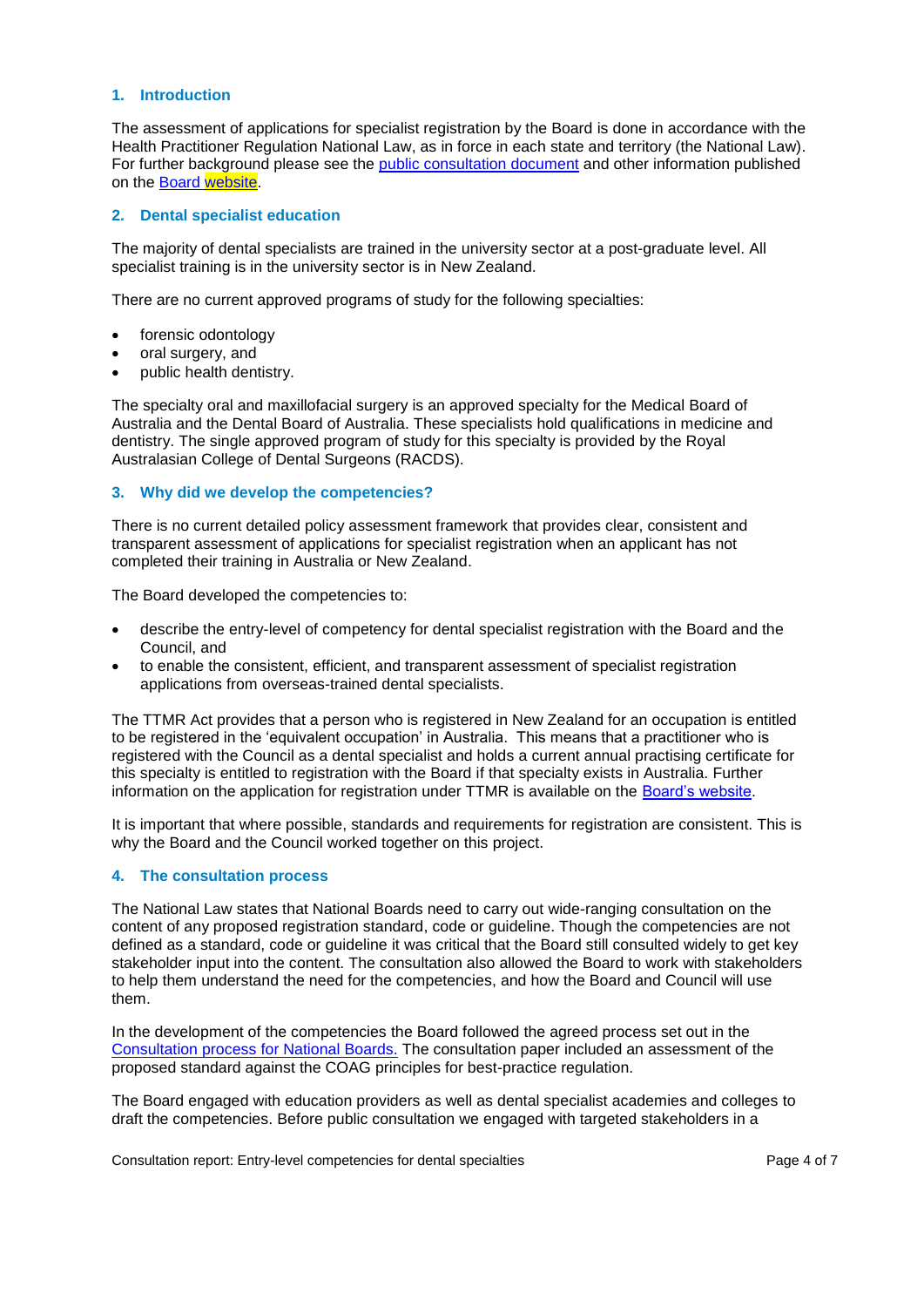preliminary consultation round. The [public consultation document](http://www.dentalboard.gov.au/News/Past-Consultations.aspx) was published on the Board's website and invited submissions from 30 November 2015 to 15 February 2016.

The Board and the Council consulted on the proposed assessment framework and the competencies. The Board notified government and key stakeholders in the profession, including professional associations and consumer organisations of the release of the competencies. The Board also provided key messages to the dental specialist academies and colleges so they could answer any questions about the competencies from their members.

### **5. Feedback and questions for consideration**

The consultation asked for general views on the proposed competencies and responses to four specific questions. These questions were:

- Do you understand the reason why we have developed the proposed competencies and how we are going to use them?
- Is there any content that you think should be changed or deleted in the proposed competencies? We are proposing that the competencies be reviewed in five years' time with the option to review earlier if needed. Do you agree?
- Do you have any other comments?

#### **5.1 Overview of responses**

Overall, there was a high level of support for the need for the competencies to be developed and how they will be used.

No submission received dismissed or disagreed with the development of the competencies. Those that suggested changes or outlined minor issues were generally focused on a particular specialty or broader issues needing to be addressed in the wider dental profession that were outside of the scope of the consultation.

#### **5.2 Summary of responses to key questions**

#### 5.2.1 Do you understand the reason why we have developed the proposed competencies and how we are going to use them?

In general, respondents approached this as a 'yes' or 'no' question. The majority of respondents supported and agreed with the reasons behind the development of the competencies and how they will be used, noting that the competencies will help in evaluating the competence of dental specialists for the purpose of registration.

Most submissions highlighted that this work is timely and will have a positive effect in the dental profession and the wider community.

# 5.2.2 Is there any content that you think should be changed or deleted in the proposed competencies?

The majority of submissions that addressed this question took one of two approaches. Respondents either focused on generic changes to competencies that could affect all specialities or chose to focus on specific changes to competencies that may only affect one specialty. All proposed content changes were reviewed within the background information and assumptions provided in the public consultation document.

Some representatives of the different specialties wanted to include a higher level of specific detail to describe the competency level for their particular specialty.

In finalising the competencies the ERGS and the Board were very aware of the need for consistency in structure and approach across the different specialties, noting that there is a need for the competencies to remain relevant over time and not restrict the ongoing development of a specialty.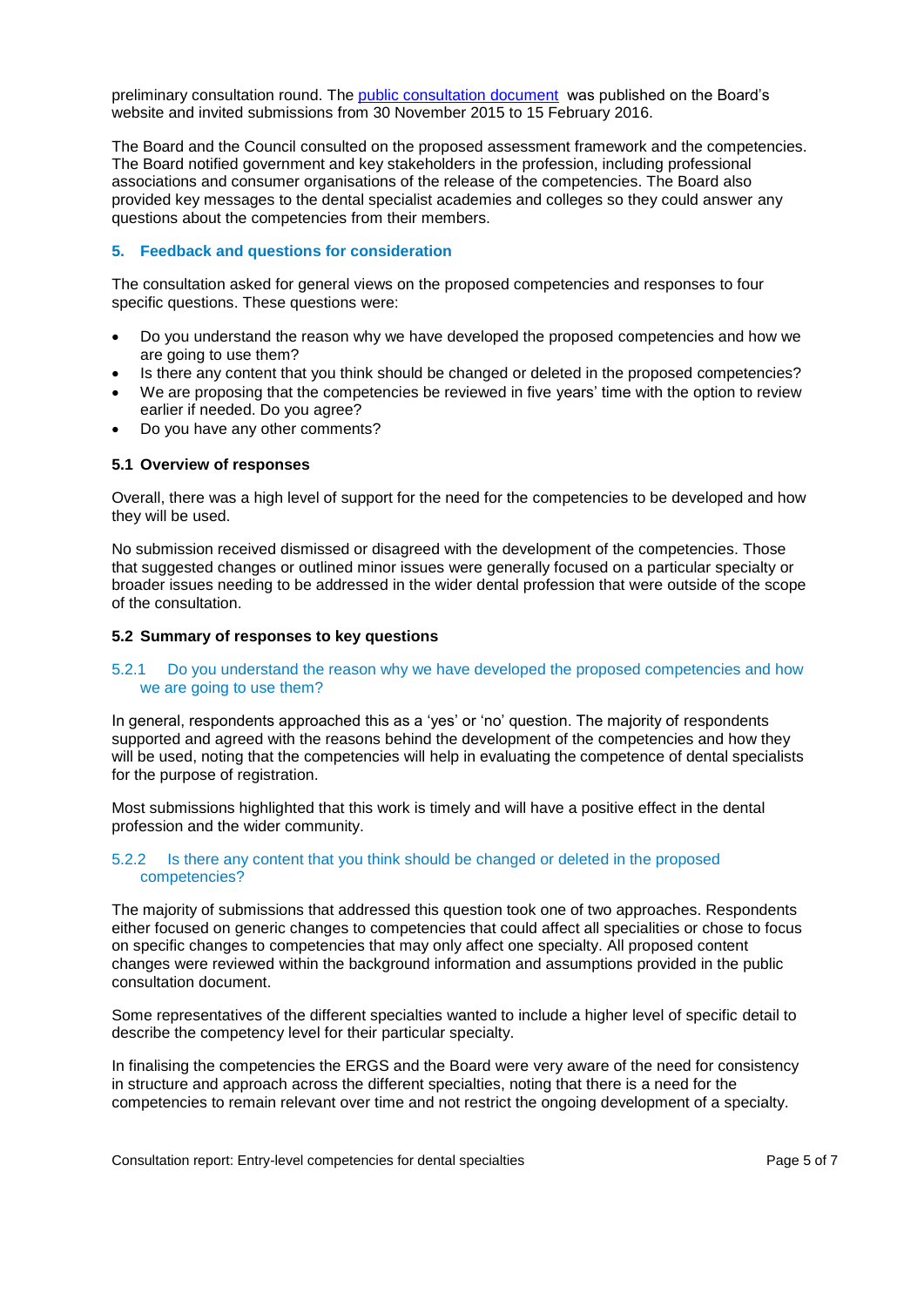#### 5.2.3 We are proposing that the competencies be reviewed in five years' time with an option to review earlier if needed. Do you agree?

Overall, respondents to this question felt that five years was an appropriate review period for the competencies. The majority of respondents highlighted the importance for an option to review earlier, if needed, because of changes and/or developments in the profession and emerging technologies.

# 5.2.4 Do you have any other comments?

Responses to this question were mixed, with some respondents repeating their support for the competencies as essential tools that will support the processing of specialist registration applications in Australia and New Zealand. Other respondents used this question to describe their issues or concerns more generally

Not all of the issues raised in the consultation can be resolved by the implementation of the competencies.

Some of these concerns included:

- the definition of their specialty
- the quality or availability of programs in their specialty across Australia. and
- the use of the challenges in using the Australian Qualifications Framework.

The Board, AHPRA and relevant stakeholders will work to addresses the other issues raised which were raised that are in the scope of the Board's work.

#### **6. Summary of changes**

**.** 

Following the public consultation, a number of minor agreed changes were made to the consultation draft of the proposed competencies. Any changes to content were considered by the ERGS and the Board considering that- including specific words or terminology may exclude others and could limit the overall usefulness and intent of the competencies. This means that proposed changes that would lead to describing certain specialities in more detail than others could not be adopted.

The final published version of the competencies:,

- build on the Australian Dental Council professional attributes and competencies of the newly qualified dentist
- are not intended to define the scope of the specialty but rather the knowledge and competence of the graduate specialist
- are not intended to define a national curriculum for the education and training in the specialty
- describe the broad areas of competence and assume that other documents such as program curricula will describe the detail under each broad area to accommodate innovation and change in practise over time
- use language and descriptors consistent with those of the *Australian Qualifications Framework's (AQF)<sup>1</sup>* Level 9 Masters Degree (extended)
- do not replace other descriptors of the specialty such as those published by dental specialist academies and colleges that may describe the standard expected of specialists post entry-level
- should be read with the definition of that particular specialty, and
- in the context of how they are relevant to the particular specialty, this will mean that competencies generic to all specialties may be demonstrated differently in each specialty.